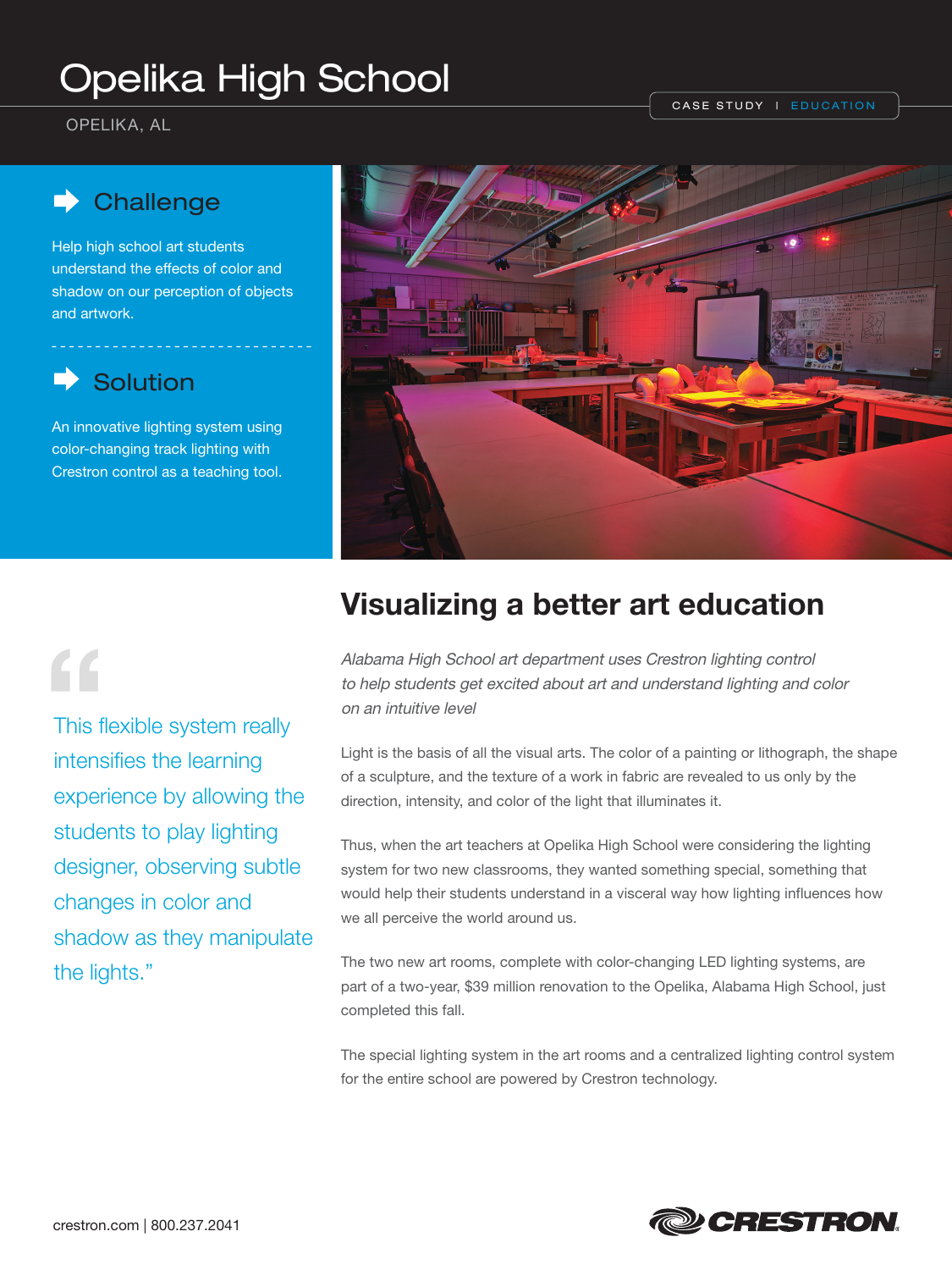

### A massive renovation

Opelika is a small community in eastern Alabama, located about 60 miles northeast of Montgomery. Its high school, founded in 1911, is best known for its strong art, theater, and athletic programs.

The school has just completed a massive renovation that added over 227,000 square feet of new classroom space plus a new cafeteria, field house, and entrance.

The work was done over three phases during 18 months of construction, which allowed students to occupy the original parts of the building while new sections were being built, then utilize the new sections while the old part was demolished and replaced.

The new areas include wall-mounted Crestron keypads in each classroom and occupancy sensors in offices and storage areas. However, building lights are mainly automated by a centralized Crestron control system that turns lights on and off according to the school year schedule and special events.

The art rooms are truly unique, with color-changing architectural fixtures in addition to the standard classroom fluorescents.

#### A new way of seeing

According to the lighting consultant who designed the systems for the new building, "The ultimate goal of the

# **"**

The Crestron controls make it easy to mix colors and change lighting intensities, so students can observe how lighting affects how we view and interpret our world."

art room lighting is to encourage students to take a more active interest in the arts."

"These classrooms rate as one of my favorite Crestron control projects," he adds. "The system allows the instructor to not only manage the light levels but also to change colors."

Each classroom includes six Black Tank MIRO Cubes™ 4C fixtures mounted on standard tracks on the ceilings. Each MIRO fixture includes red, green, blue, and white LEDs, which can be combined to create virtually any color. Each also includes a set of lenses that can provide coverage from a very narrow 15° spot up to 70° flood lighting.